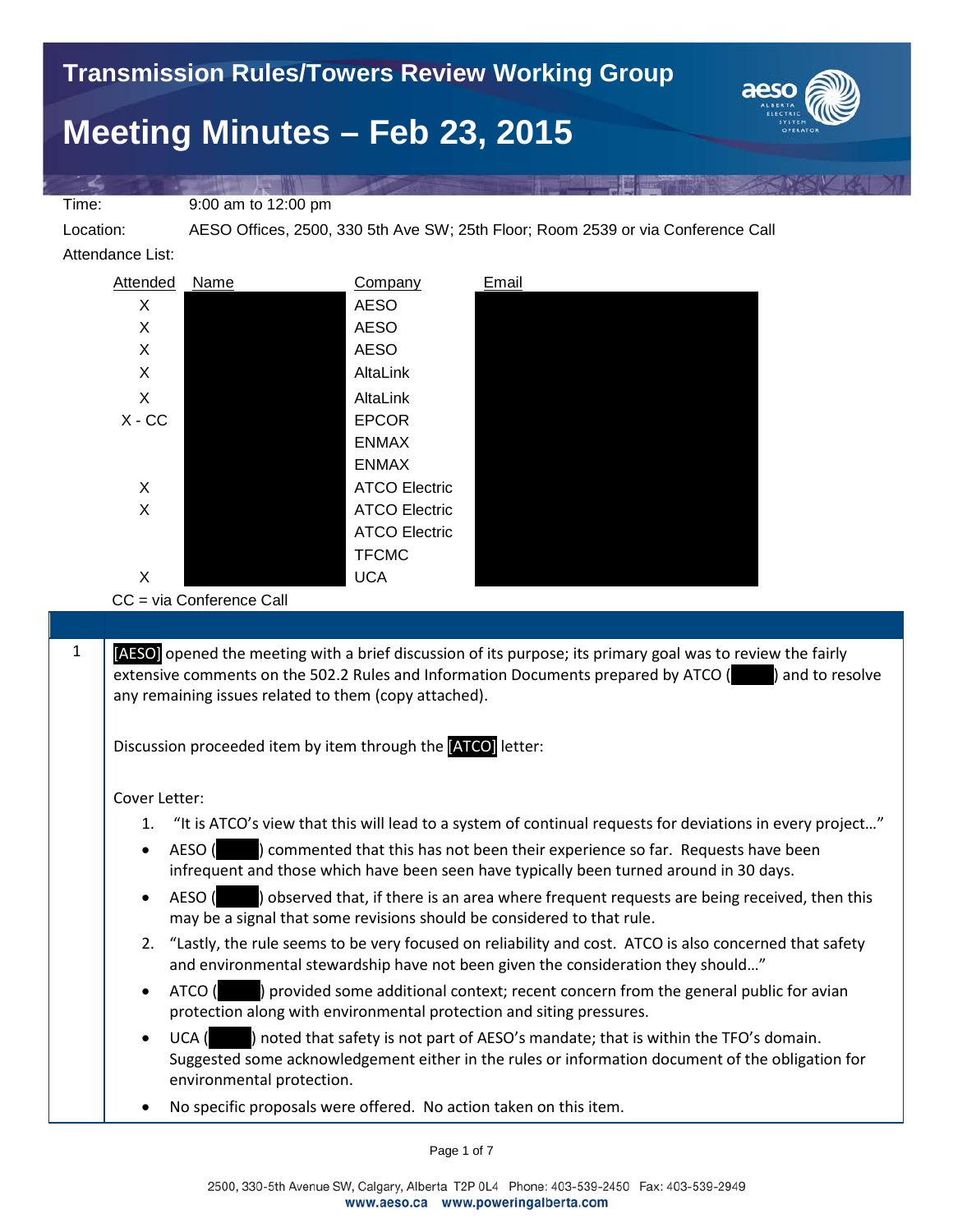## Rule Comments:

1.1 Section 3 Functional Specification:

- AESO (e) noted he was in full agreement with the content and sentiments expressed by ATCO. The AESO supports that the project scope should be fully agreed to up front.
- No further action proposed or taken.

1.2 a) Concern that section 8 indicates further study of historical weather data is required.

- AESO (I) noted that this was not the intent. The AESO has already supplied weather maps covering the entire province and further study should not normally be required.
- ATCO ( $\Box$ ) observed that this was not clear from the wording of the clause.

**ACTION:** [AESO] agreed to review this clause and propose alternate wording incorporating use of the AESO weather maps.

1.2 b) For 144kV limiting loads to CSA Medium A without use of AESO wet snow vertical and wind loadings would result in cost reductions. May request exemptions on projects.

- ATCO ( $\blacksquare$ ) suggested that, for example, there may be a case to circumvent reliability based design criteria specified in the 502.2 rules in the case of a radial feed to an industrial customer; particularly if they were prepared to accept lower levels of reliability for reduced cost.
- AESO ( $\blacksquare$ ) felt that this was reasonable, and would probably be considered by the AESO. However, he felt that these cases would be infrequent.
- UCA (cautioned that, if ATCO relied only on deterministic design loads specified in the CSA for transmission lines, they would probably be the only Canadian utility to do so. Canadian utilities have all moved or are moving to reliability based design.

No action proposed.

1.2 c) ATCO understands the probabilistic basis of rule 502.2 is in the process of being re-affirmed by the AESO…ATCO has no ability to defend this work in regulatory hearings and will simply refer to AESO authority here when necessary.

AESO ( $\Box$ ) agreed. AESO is confident in the reputation and expertise of the team retained to do this work.

No action proposed.

1.3 a) The existing Rule 502.2 specifies ACSR-type conductor only may be used on bulk transmission lines…As industry experience continues to evolve and other types of high-temperature low sag conductors appear….ATCO Electric will ask for exemptions from Rule 502.2…

• AESO ( $\Box$ ) Agreed, AESO would be supportive of this. The 502.2 rules have already been revised to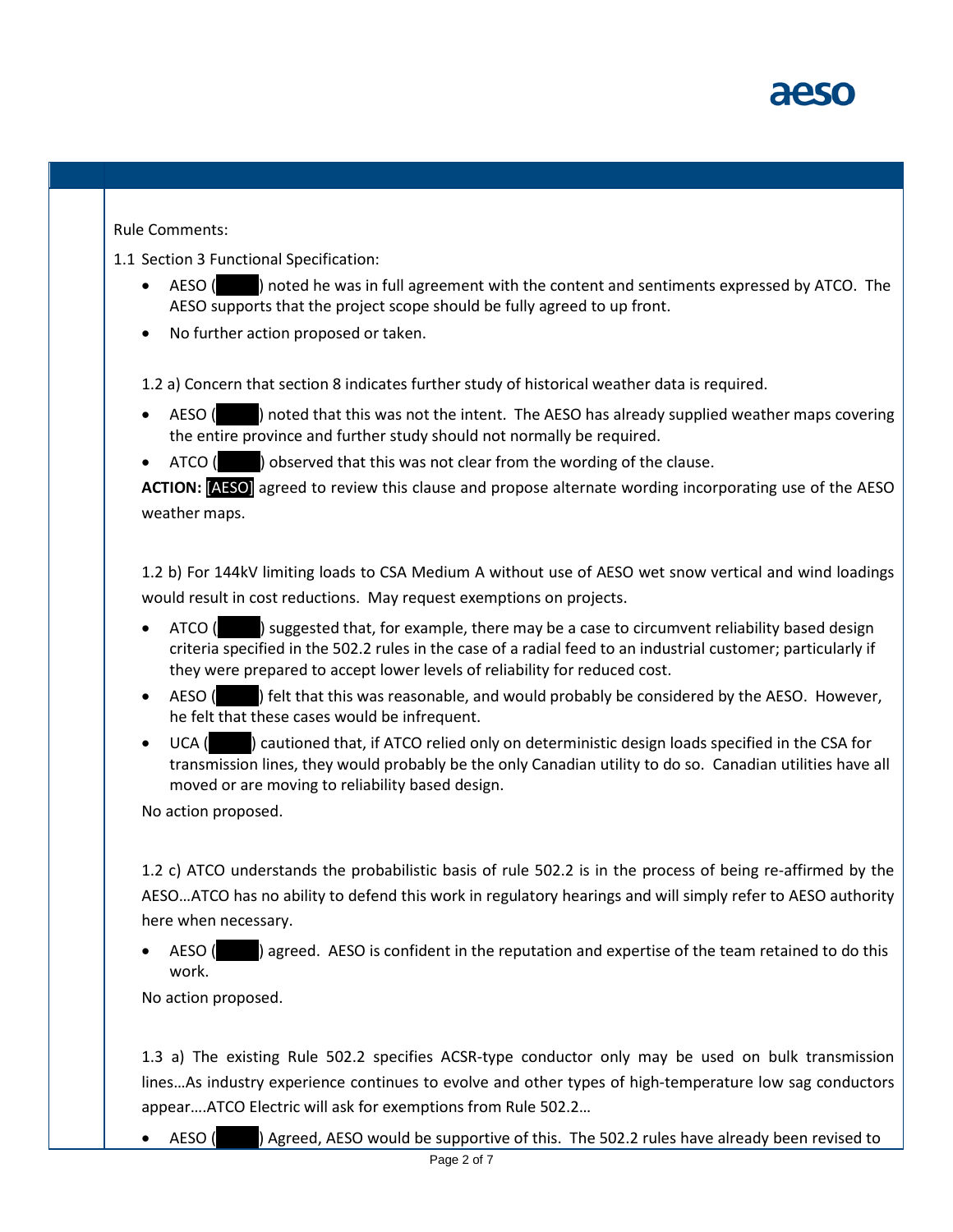

include ACSS (high temperature) conductor. No action proposed.

1.3 b) Section 12(d)(i) speaks to the identification of cost savings associated with small changes in the transmission line loading requirements. ATCO Electric interprets this as referring to electrical loading, and recommends that Rule 502.2 define "small" as being 10% of the MVA value given in the FS.

AESO () Agreed, this has been commented on previously. Should this perhaps be added to the ID?

ATCO ( $\Box$ ) agreed that this would be helpful.

**ACTION:** [AESO] agreed to review this clause and propose alternate wording for the Information Document incorporating use of the 10% guideline.

1.4 It is still not clear to ATCO Electric that the standard sequence of failure set out in the Section 13(3) … meets the intent of minimizing outage time and costs.…Therefore ATCO Electric fully intends to utilize the provision of Section 13(6) and ask the AESO for approval in the FS when needed for a sequence of failure which deviates from Rule 502.2…

- AESO (Kable 2) AESO would review all deviation requests.
- UCA ( $\blacksquare$ ) Also relating to this topic recalled that there had been some agreed wording previously discussed around excluding steel and composite pole structures from the sequence of failure; not just wood poles. This did not seem to make the most recent revision. Impacts both clause 10.8 and 13.1.
- UCA (noted that clause 13.3 specifies "tangents followed by their foundations and hardware". Not clear on what constitutes hardware. Does this include insulators?

**ACTION:** [UCA] had some thoughts around possible wording changes that may assist. Will propose to AESO. The AESO (  $\blacksquare$  ) will review and incorporate wording.

1.5 a) ATCO Electric is strongly committed to its policy of environmental sustainability, which includes addressing potentially negative avian interactions with its facilities….

• Working group fully in agreement. No actions requested or proposed.

1.5 b) ATCO Electric has increasing avian protection requirements to satisfy in wetlands. A typical design which can reduce the likelihood of bird strikes is to remove overhead shieldwires in the vicinity of wetlands.….

AESO (noted that this provision has already been incorporated into the latest draft revisions to the 502.2 Rules.

No further actions proposed.

1.6 A single change is proposed in section 15(1), changing the average span length at which vibration dampers must be installed from 100m to 150m….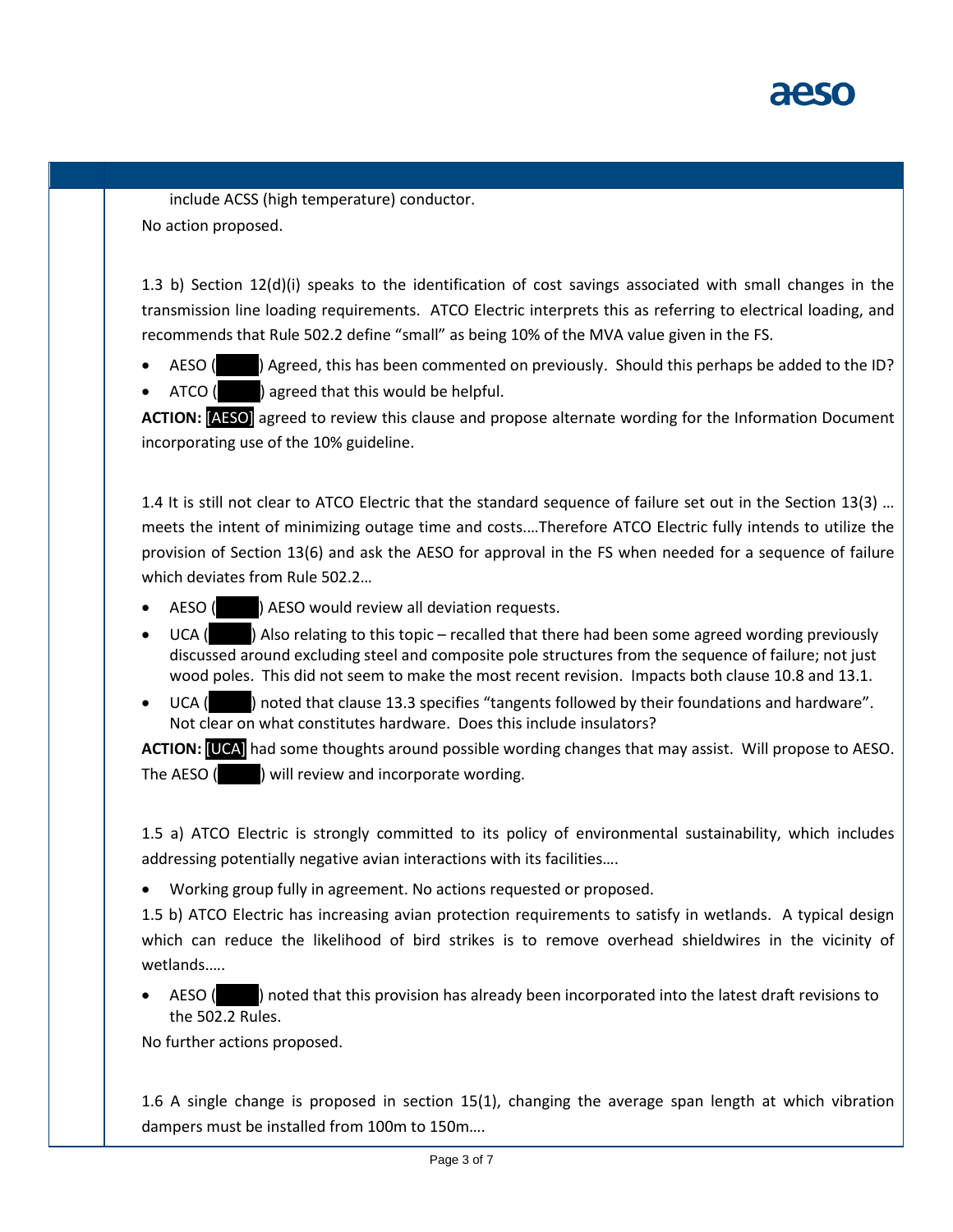

next meeting for final decision.

Working group generally in agreement. UCA () suggested a check with CIGRE approach and report at

**ACTION:** UCA ( $\vert$  ) committed to review with CIGRE methods.

1.7 a) By specifying  $100^{\circ}$ C conductor temperature, Rule 502.2 effectively curtails the ability for line optimization (LO) studies to produce the lowest initial customer cost.….

Working group engaged in extensive discussion. AESO (Eq. ) noted that preliminary results from his report on optimized conductor on 240kV tended to support ATCO's position. Some discussion of 144kV, is it similarly effected? Working group elected to table this discussion pending completion of **[AESO]**'s report to AESO. Further discussion required.

1.7 b) ATCO Electric does not agree with the statement in the Information Document that LO studies and  $100^{\circ}$ C are not in conflict. The implication is that they are independent of one another and from a cost perspective this is not correct…

AESO (\_\_\_\_\_) noted that preliminary study tends to support ATCO's observation.

Further discussion required; tabled to meeting following issue of [AESO]'s report to AESO.

1.8 ATCO Electric is concerned that the proposed Rule 502.2 continues to exempt 138kV or 144kV transmission lines built within road allowances form requiring horizontal clearance to the edge of a right-ofway (Section 19(2))…

- UCA ( $\Box$ ) Understood this was to recognize different practices between AltaLink and ATCO.
- ATCO (e) Part of the reasoning for specifying minimum right-of-way widths for cross-country alignments was to avoid the situation where third-party constructors who do not intend to operate a system could "low-ball" proposals by bidding right-of-way widths that are insufficient for safe operation of the line. The argument was presented that a minimum standard was required. Why would this not apply to lines on road allowance as well?
- AltaLink ( ) AltaLink would have no objection to these requirements.
- EPCOR (External original utilities make use of setback requirements to permit construction of lines while maintaining swing clearances. Securing easement into property may be safer, but is likely to be very expensive. If clause 19.2 were removed, then the urban utilities would have to request a variance from the AESO for rule 19 for a specific project if costs were prohibitive.

• AltaLink  $($  ); ATCO  $($  ) agreed.

ACTION: AESO ( $\Box$ ) will arrange to remove clause 19.2 from the current draft ending the exemption of lines on road allowance from the swing clearance provisions for minimum right-of-way width.

1.9 ATCO is pleased with the proposed change by the AESO to reduce the strength requirements of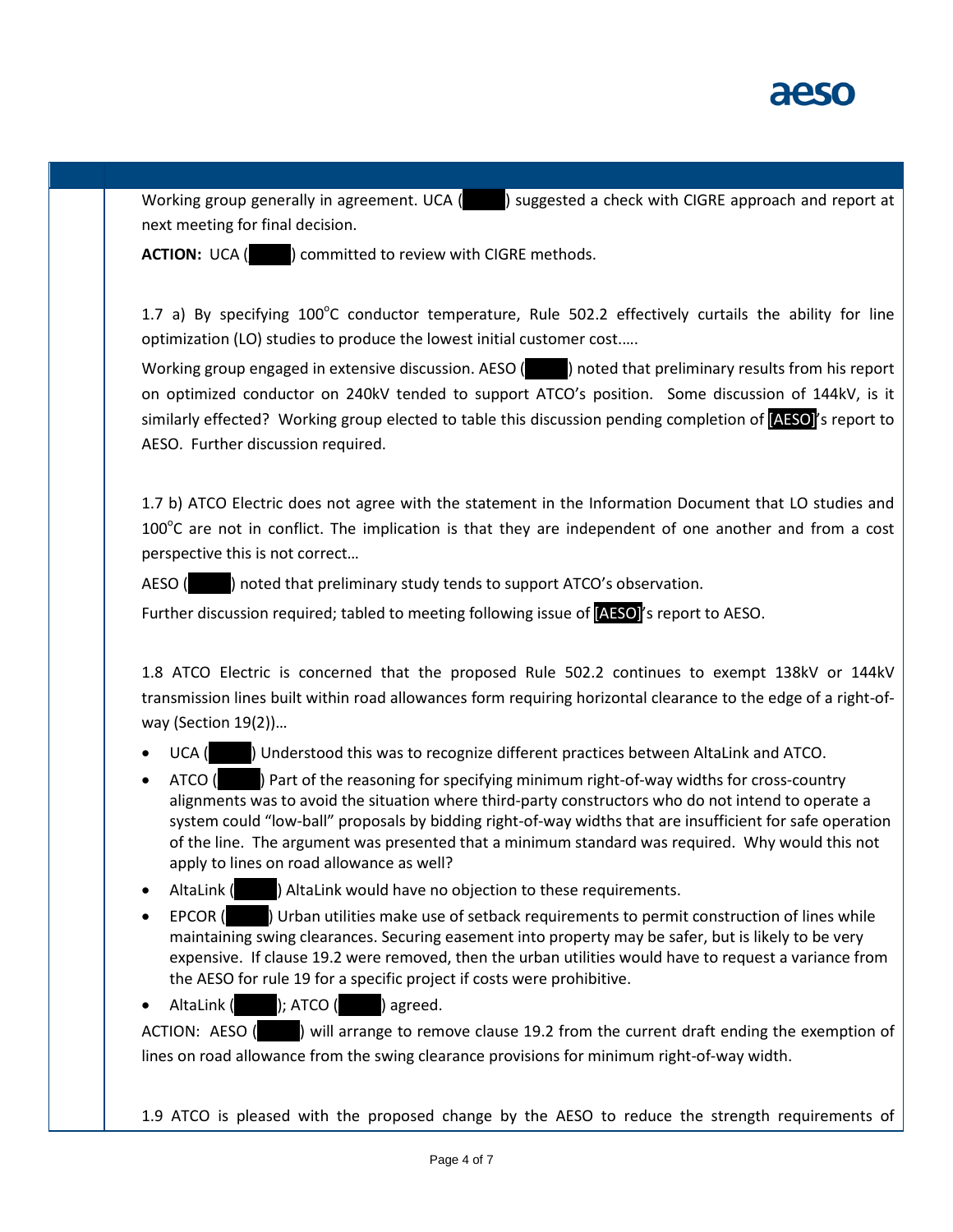

slackspan insulators.….

No action requested, none proposed.

1.10 The change in this section is in the title itself. The word "static" has been added to the previous title. ATCO Electric supports the proposal for Rule 502.2 to cover static line ratings only….

• Working group was in agreement. No action requested, none proposed.

1.11 a) ATCO Electric has only a few areas in its service area where galloping is documented as being a problem…ATCO Electric recommends that a TFO be allowed to manage this directly and not within a rule.

- AESO (e) The draft galloping report with the working group indicates that galloping may well extend into ATCO's northern service territories.
- AESO (narray) maps indicated that potential galloping events appeared less frequent in the North, but did occur. Also noted that confirmation of galloping in most of ATCO's service territory would be difficult - in remote areas travel to the site would unsafe or impossible under the conditions where galloping occurs.

AESO (etc.) AESO does not presently support removal of this requirement from the 502.2 Rules. No further action proposed.

1.11 b) ATCO Electric prefers to manage galloping by design (eg: interphase spacers, special suspension clamps) in the particular spans where this is needed rather than to build clearance into the structure.

- AESO ( $\blacksquare$ ) Not clear how ATCO will identify the particular spans.
- AESO (Sample ) Highly doubtful that galloping would be confined to just a few spans. Any group of spans exposed to the right icing and wind conditions is capable of galloping (other than short, low tension spans). Provision of anti-galloping devices for all spans is not likely to be more cost effective than providing galloping clearances.
- AESO (e) AESO would be open to considering variances on a project by project basis, particularly where anti-galloping devices could be used, but does not support removal of the Section 24 requirements at this time. AESO is supportive of all initiatives around the development testing of antigalloping devices.

**ACTION:** AESO (  $\blacksquare$  ) will arrange to remove clause 19.2 from the current draft ending the exemption of lines on road allowance from the swing clearance provisions for minimum right-of-way width.

1.11 c) ATCO Electric supports Section 26 Provisions for Maintenance. If the requirements of this section can be met without needing tower geometries capable of providing galloping clearances, this may reduce costs.

• No action requested, no actions recorded.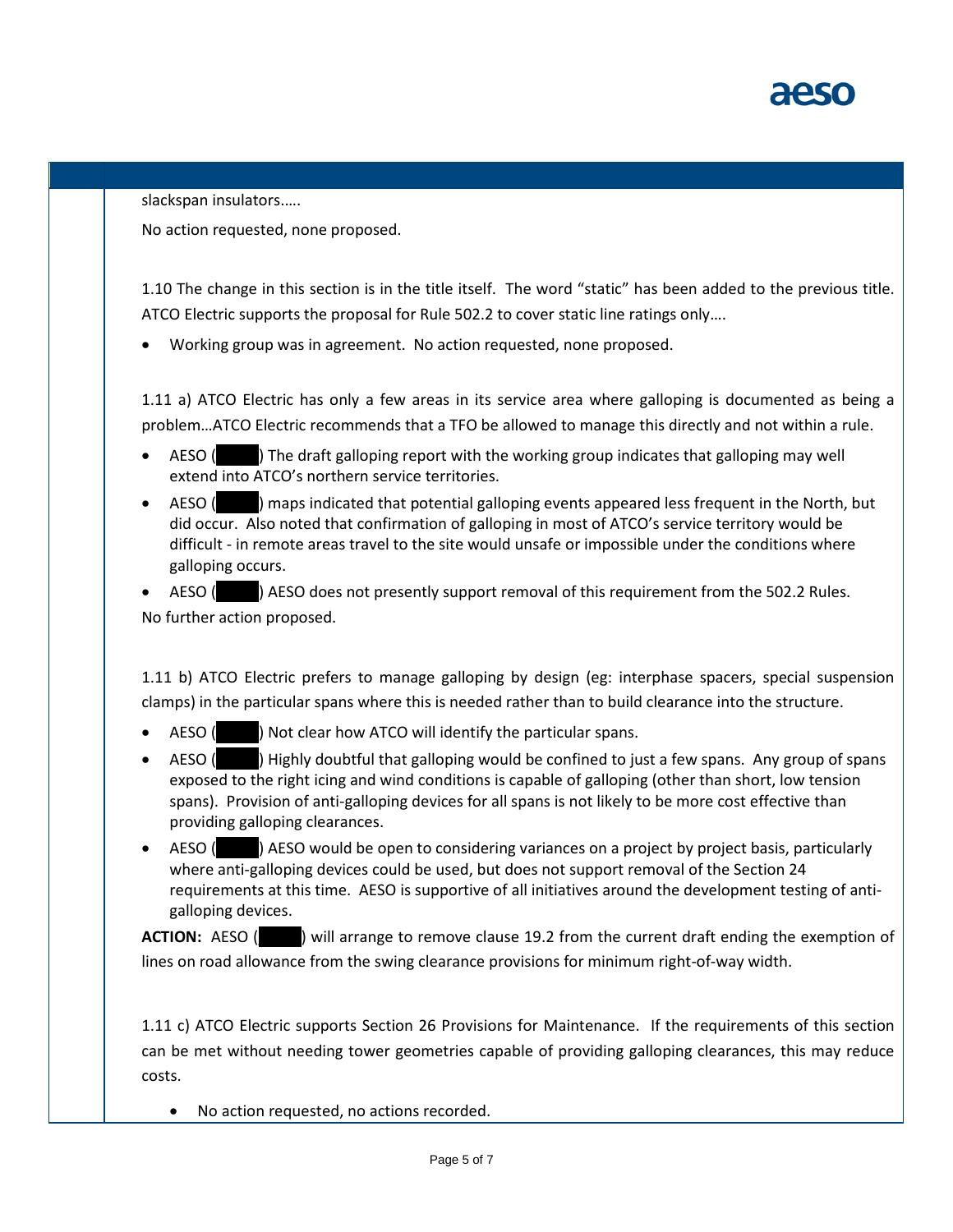1.11 d) Differential ice loading is a major design consideration for ATCO Electric and is supported by our experience. ... ATCO Electric is committed to including this in any or its designs.

AESO (edsiglent) Depending on the electrical clearances chosen for this, we found that this criterion nearly as stringent to the design as galloping clearances.

No action requested, no actions recorded.

1.11 e) Section 24(3) specifies 60 Hz clearance conditions. The AESO should specify the clearance condition for +/- 500kV Direct Current bulk transmission lines.

- ATCO (\_\_\_\_\_) requested clarification of Rule 24(3) regarding 60 Hz flashover; clearly should apply to AC only.
- AESO ( $\blacksquare$ ) Does not see any likelihood of further HVDC construction in the near future. Does not see much value in including this clearance in the 502.2 Rules or ID.

**ACTION:** AESO ( $\blacksquare$ ) will clarify reference in rule 24(3) to AC clearance.

Non-Rule Comments:

Another Round of Tower Development

2.1 a) The AESO initiated its Rule 502.2 review partly to ensure any cost savings could be identified within a revised Rule 502.2 and be used in another round of tower development either by revising the R series of towers or by creating a new series.

AESO (except that there was no supposition that another round of tower development would be required. The R-series towers were developed for the 1100 MVA work upcoming at the time of their development. They would be unlikely candidates for any currently proposed work.

No further action proposed or taken.

2.1 b) Should the AESO determine it needs another round of tower development, ATSO Electric recommends the tower be designed taking the costs of foundations and soil disturbance into account. These are significant present-day costs which can reasonably be expected to influence new tower designs.

• General agreement among working group.

No further action proposed or taken.